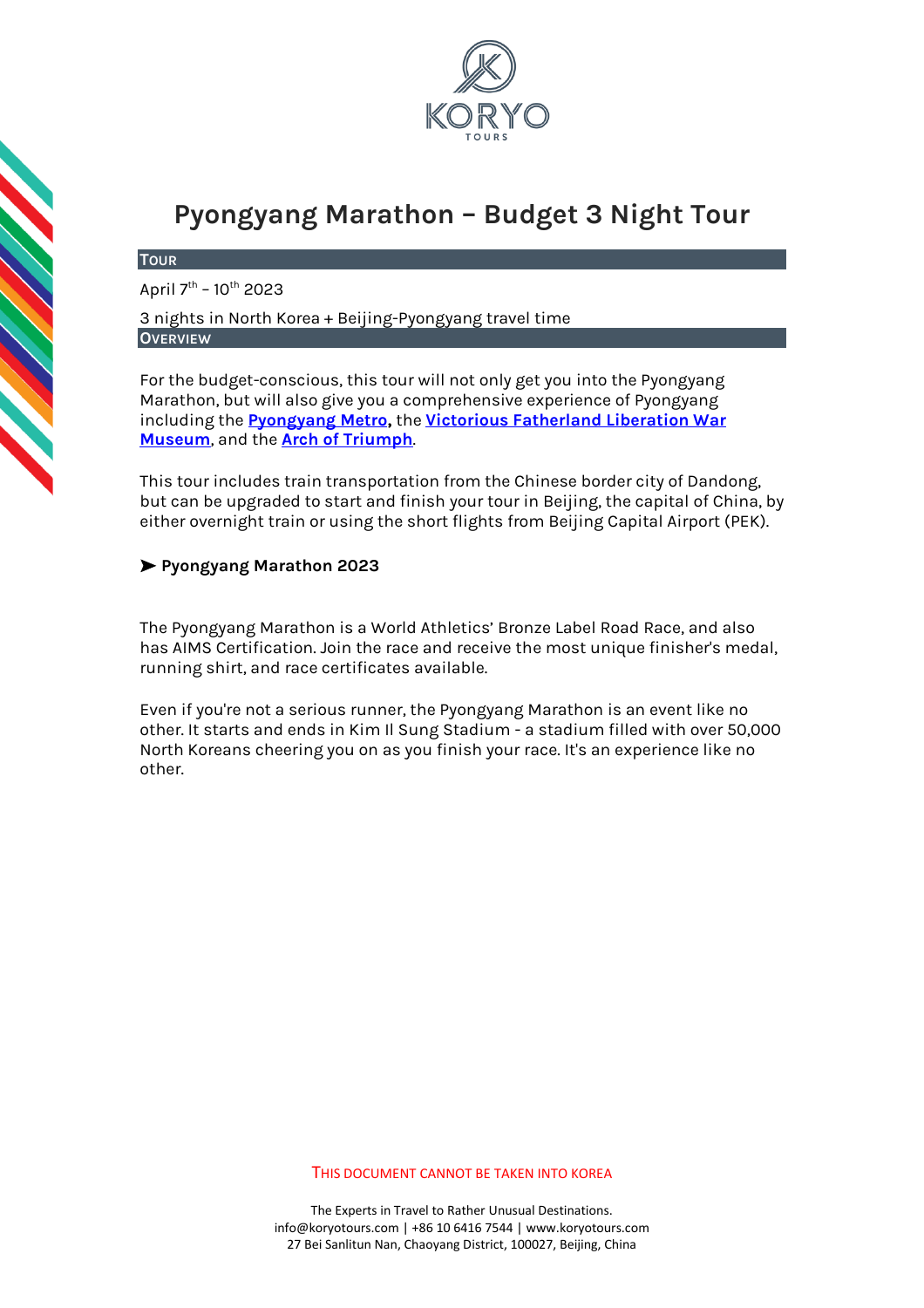

## **DAILY ITINERARY**

## **APRIL 6 - THURSDAY**

## **Briefing Day and Train Departure Day**

**Pre-Tour Briefing** | We require all travelers to attend a pre-tour briefing that covers regulations, etiquette, safety, and practicalities for travel in North Korea. The briefing lasts approximately one hour followed by a question and answer session. Please be punctual for the briefing. You can come early, meet your fellow travelers, pay any outstanding tour fees and browse our collection of Korean art. A proper briefing is an essential part of travel to North Korea.

For Pyongyang Marathon tours, we will hold several briefings to suit each of the transport entry & exit options. Please read below for further information.

#### **AM**

**CONTRACT** 

• **10:00 | Train from Beijing Departure** - your briefing will be held at this time in Beijing

#### **PM**

- **14:00 / 16:00 / 18:00 | Flight Departure** briefings will be held in the afternoon on this day in Beijing at these times, you only need to attend one briefing (exact times offered to be confirmed)
- **Train travelers depart Beijing Station** by domestic sleeper train to Dandong, the Chinese city on the border with the DPRK. Please arrange independent travel to the train station and arrive at least an hour and a half early for the train departure.
- **18:00 | Train from [Dandong](https://koryogroup.com/travel-guide/dandong-liaoning-china-travel-guide) Departure**  your briefing will be held in Dandong at this time (exact location subject to final confirmation)

**Overnight** | Hotel in Beijing/Dandong not included in the tour.

## **APRIL 7 - FRIDAY**

Arrival into Pyongyang

**AM**

• **Meet your Koryo Tours tour guide and fellow travellers at Dandong Railway Station (exact time and place TBC) before getting on the train to Pyongyang.**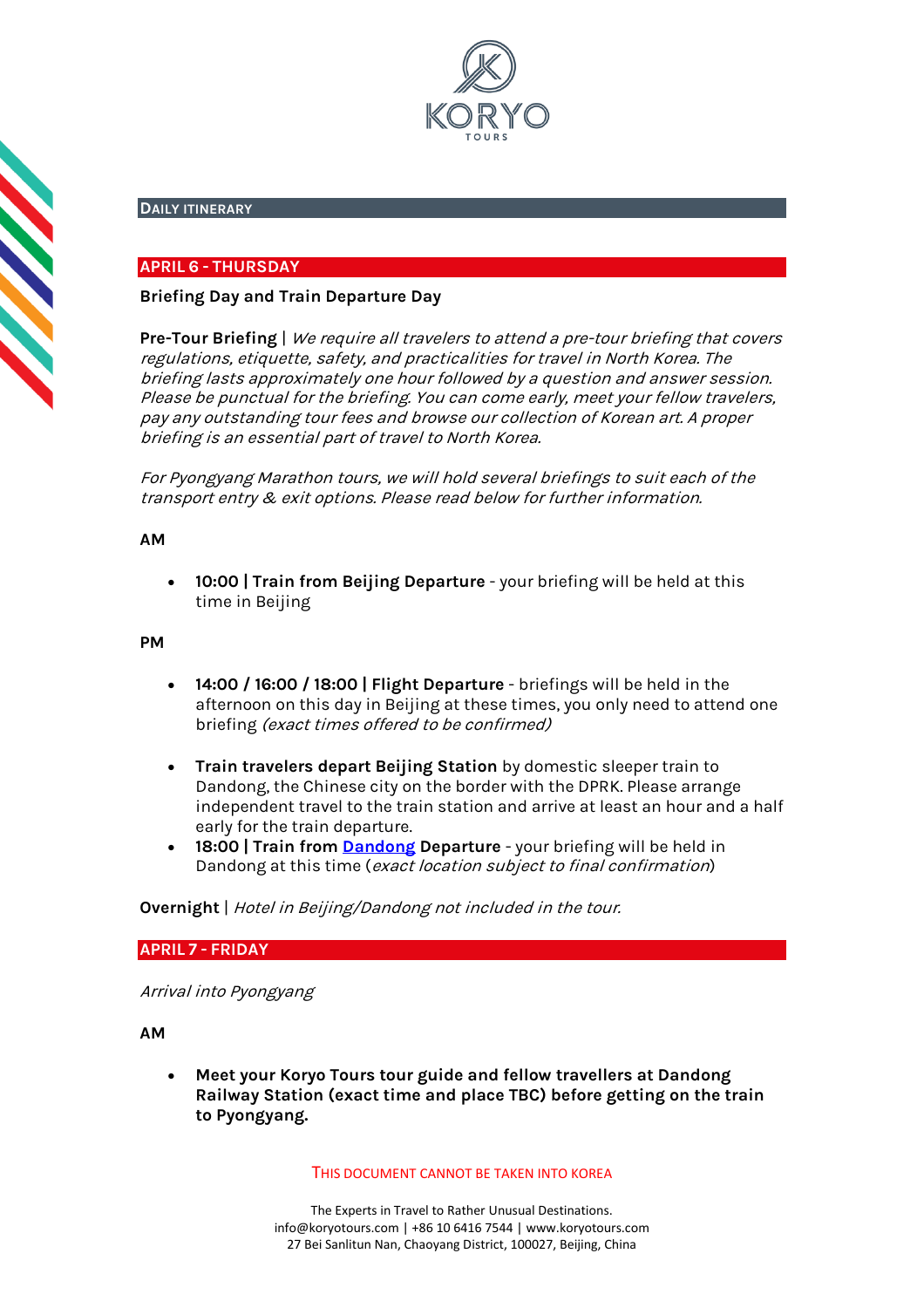

- After **crossing the border from Dandong to Sinuiju** by train, customs officials board the train for immigration and customs checks before the train continues its journey to Pyongyang.
- **Flight takers, there will be a free bus** from the Koryo Tours office to Beijing Capital Airport Terminal 2. Exact time TBC at the pre-tour briefing. Alternatively, meet the group at the Air Koryo check-in counter.

**PM**

- Flight departure from Beijing on **Air Koryo - flight times are TBC and subject to change.** Currently expected to depart around midday/early afternoon. A 2-hour flight with basic lunch.
- **[Arrival to Pyongyang's Sunan International Airport \(FNJ\).](https://koryogroup.com/travel-guide/pyongyang-airport-north-korea-travel-guide-f98cfdb4-ab0f-419c-90a3-93b18280a76b)** DPRK immigration and customs, meet your Korean guides and transfer to the city.
- An approx. 5-hour long train journey will take you through the Korean countryside to Pyongyang Railway Station with expected arrival at 18:45, where you will meet your guides and then transfer to your hotel for check-in & dinner.

# **Overnight**

**[Sosan Hotel, Pyongyang](https://koryogroup.com/travel-guide/sosan-hotel-north-korea-travel-guide)** | A sports-themed hotel located in West Pyongyang's Sports Village. Sports shop, bookstore, numerous bars, spa and small gym. Renovated in 2015.

## **APRIL 8 - SATURDAY**

## Pyongyang City Tour

## **AM**

- **Early Morning Run in Pyongyang** | Your chance for a pre-marathon run in Pyongyang! You will have to be up early for this, a good opportunity to give yourself some preparation for the following day's big event. Optional activity, for those that don't participate you can enjoy a sleep in.
- **[Mangyongdae Native House](https://koryogroup.com/travel-guide/mangyongdae-pyongyang-north-korea-travel-guide)** | Birthplace and childhood home of President Kim Il Sung. A traditional Korean house in what is today a quiet suburban park.
- **[Kim Il Sung Square](https://koryogroup.com/travel-guide/north-korea-guide-kim-il-sung-square)** | Pyongyang's central square lined with government ministries, museums and The Grand People's Study House.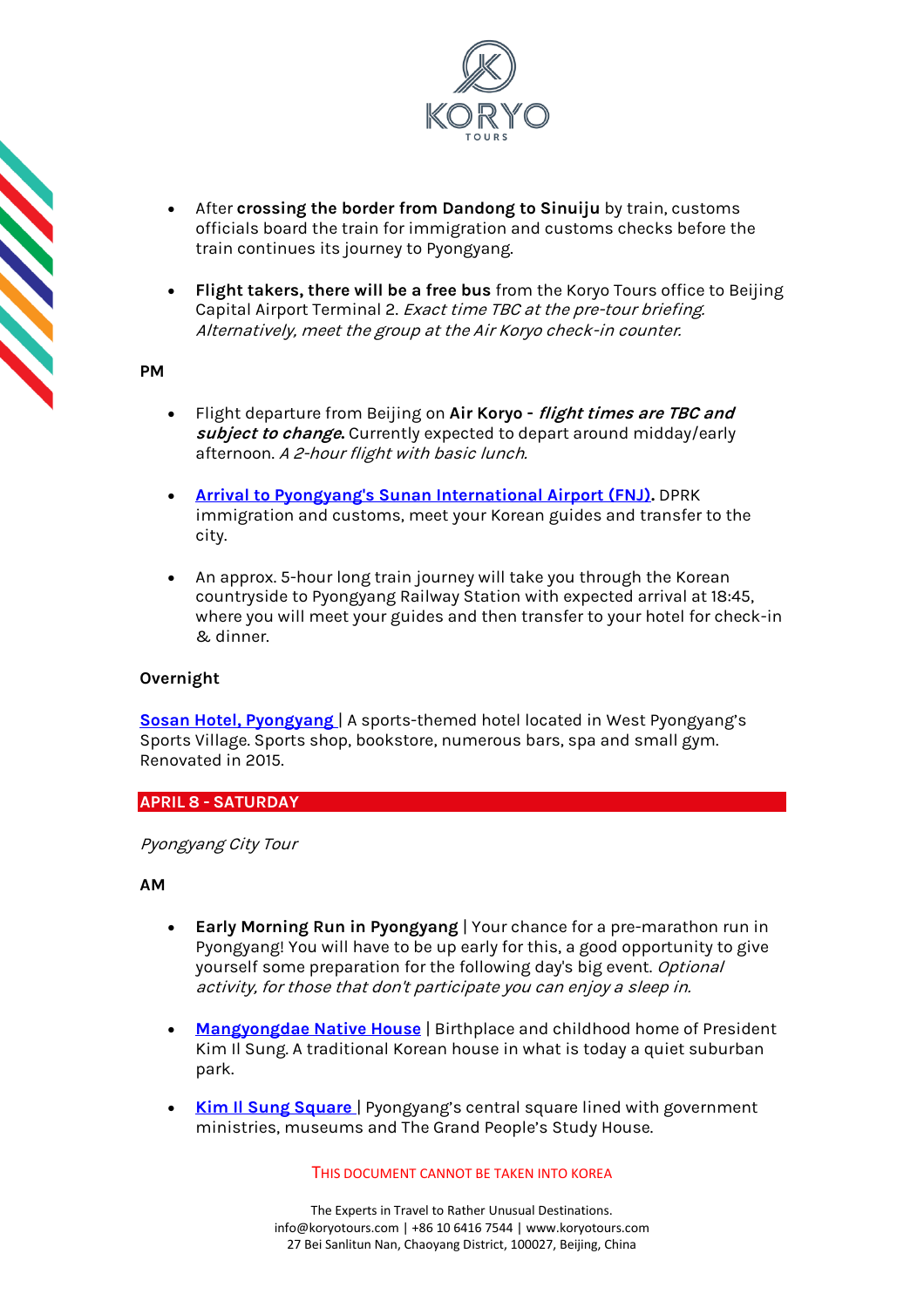

- **[Foreign Languages Bookshop](https://koryogroup.com/travel-guide/foreign-languages-bookshop-north-korea-travel-guide)** | Store selling Korean publications translated into English, German, French, Russian, Chinese, and Spanish. Also pick up DVDs, postcards, and small works of art.
- **[Monument to the Party Foundation](https://koryogroup.com/travel-guide/north-korea-guide-monument-to-party-founding)** | Iconic stone hammer, sickle, writing brush representing the workers, farmers, and intellectuals which make up the Worker's Party of Korea.
- **[Victorious Fatherland Liberation War Museum](https://koryogroup.com/travel-guide/north-korea-guide-monument-to-party-founding)** | Tour this world-class museum led by a local museum guide. Renovated in 2012 and it exhibits the Korean War from the DPRK perspective containing artefacts, documents, photos, and lifelike dioramas. The exterior grounds house the War Victory Monument and displays of Korean People's Army Hero Equipment and captured equipment from the US military, including the **[USS Pueblo](https://koryogroup.com/travel-guide/uss-pueblo-north-korea-travel-guide)**. Central to the understanding of the country today and highlight of the trip.

#### **PM**

- **[Pyongyang Metro Tour](https://koryogroup.com/travel-guide/north-korea-guide-the-pyongyang-metro) [|](https://koryogroup.com/travel-guide/north-korea-guide-the-pyongyang-metro)** One of the deepest metro systems in the world with stunning artwork reflecting the name of each station. Ride six stations on the Chollima Line.
- **[Arch of Triumph](https://koryogroup.com/travel-guide/north-korea-guide-arch-of-triumph)** | A massive archway made for the 70th anniversary of the birth of President Kim Il Sung in 1982 and commemorating the liberation of Korea from Japanese colonial rule in 1945. Larger than its counterpart in Paris.
- **[Kim Il Sung Stadium](https://koryogroup.com/travel-guide/kim-il-sung-stadium-north-korea-travel-guide) & Marathon Route Preview** | Visit the stadium where you will start and finish your race, and then drive the marathon route to familiarise yourself with the roads, turning points and toilet stops.
- **[Yanggakdo International Cinema](https://koryogroup.com/travel-guide/yanggakdo-international-cinema-north-korea-travel-guide)** | Optional screening of Run and Run. A DPRK film about marathon runner Yong Ho who faces the physical and mental struggles of marathon participation. After both his father and work unit manager tell him to stop running, he becomes more determined to achieve his marathon dream (80 RMB entry fee paid on the spot). A Koryo Tours exclusive and sure to provide you with motivation ahead of the big event!

**Overnight** | Sosan Hotel, Pyongyang

# **APRIL 9 - SUNDAY**

The big event! The Pyongyang Marathon 2023!

#### THIS DOCUMENT CANNOT BE TAKEN INTO KOREA

The Experts in Travel to Rather Unusual Destinations. [info@koryotours.com](mailto:info@koryotours.com) | +86 10 6416 7544 | [www.koryotours.com](http://www.koryotours.com/) 27 Bei Sanlitun Nan, Chaoyang District, 100027, Beijing, China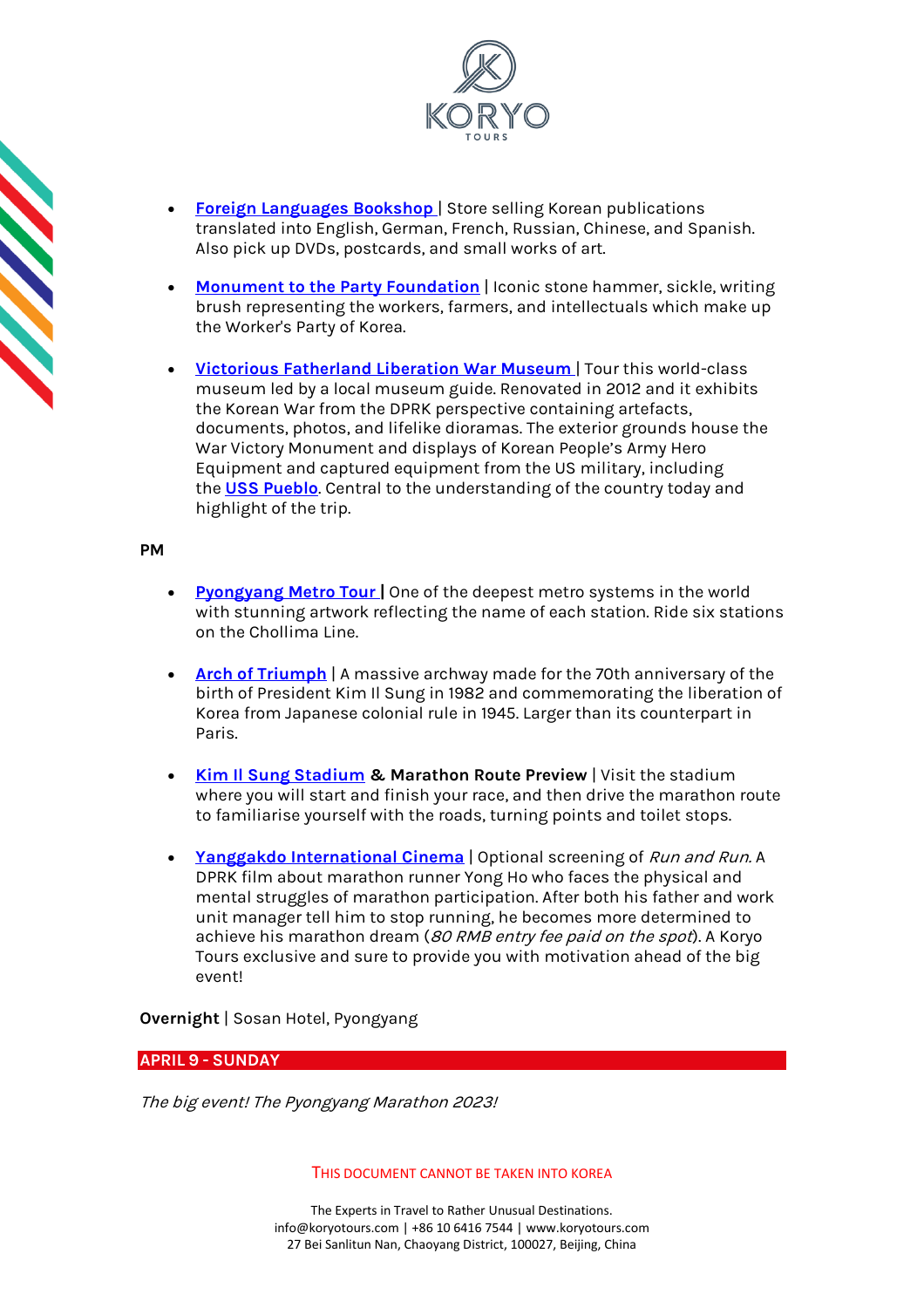

| Í |
|---|
|   |
|   |
|   |
|   |
| Ū |
|   |
|   |
|   |
|   |
|   |
| Ú |
|   |
|   |
|   |
|   |
|   |
|   |
|   |
|   |
|   |
|   |
|   |
|   |
|   |
|   |
|   |
|   |
|   |

**AM**

• **[The 2023 Pyongyang Marathon](https://koryogroup.com/travel-guide/north-korea-travel-guide-the-pyongyang-marathon) |** This is your chance to run the streets of Pyongyang in the DPRK's largest annual sports event! Join the Full Marathon, Half Marathon, 10km or 5km race — all of which follow a return course that starts and ends in Kim II Sung Stadium in front of a 50,000strong capacity crowd of local Koreans. (runner's guide to Kim Il Sung [Stadium\)](https://koryogroup.com/blog/a-pyongyang-marathon-runner-s-guide-kim-il-sung-stadium)

The full route, which has been certified by both World Athletics and AIMS, leads right through the city centre, past a number of iconic landmarks, and then out into Pyongyang's less urban districts. Don't miss this incredible opportunity to see more of the capital and interact with people along the course.

# **PM**

- **Shower, resting time and lunch |** After the marathon's closing ceremony, we'll be heading back to the hotel to recharge, shower and rest before heading out for a relaxing afternoon of sight seeing in Pyongyang.
- **[Kwangbok Department Store](https://koryogroup.com/travel-guide/north-korea-guide-kwangbok-department-store-supermarket)** | Opportunity to use [Korean currency](https://koryogroup.com/travel-guide/where-can-i-get-north-korean-currency-north-korean-money-faqs) and shop with the citizens of Pyongyang! Try the snack stand on the first floor for some of Pyongyang's best local eats.
- **[Tower of the Juche Idea](https://koryogroup.com/travel-guide/the-tower-of-the-juche-idea) |** The tallest stone monument in the world and dedicated to the DPRK's guiding philosophy. Take the elevator to the top (<sup>5</sup> EUR ticket) for a panoramic view of Pyongyang.
- **Local Beer Bar** | Relax at one of Pyongyang's local bars to wrap up an exciting day.
- **Pyongyang Marathon Banquet |** Dinner tonight will be at the annual Pyongyang Marathon Banquet. Celebrate your run and toast the marathon with your fellow runners, guides and local event organisers. A casual affair, no dress code requirements.

# **Overnight** | Sosan Hotel, Pyongyang

# **APRIL 10 - MONDAY**

# Departure day

• For those opting to fly out, flight departure from Pyongyang on **Air Koryo** with a expected arrival at Beijing Capital Airport (PEK) Terminal 2 by midday.